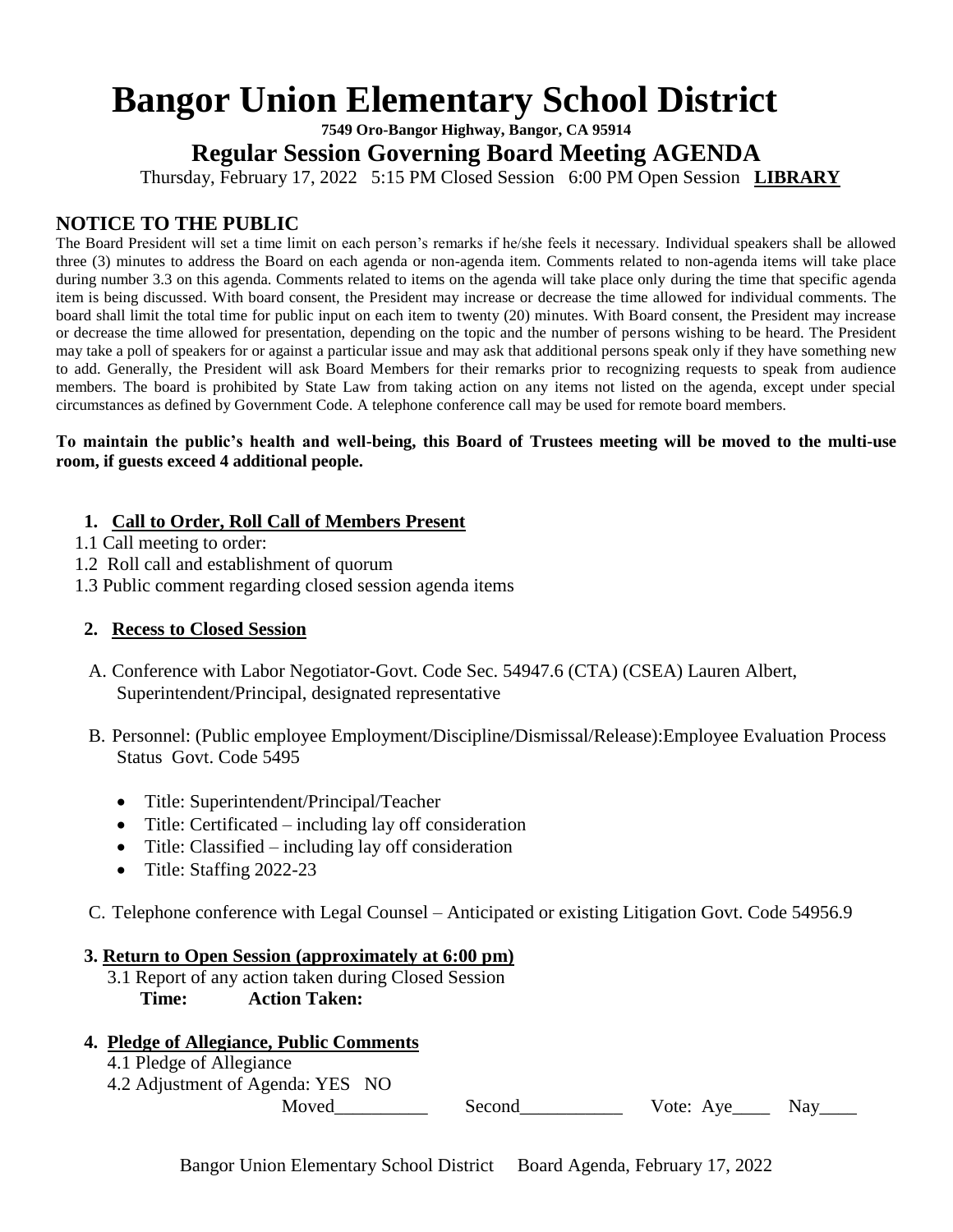4.3 Public Comment regarding any item that is NOT on the open session agenda No formal action will be taken at this time.

## **5. Superintendent's Report/Presentations** 87 Students enrolled

- 5.1 Superintendent to give a district update: Employee Spotlight
	- \* Example March Activity Calendar subject to change
	- \* Classified Employee Recognition (Butte/Glenn County -Administrators Association)

## **6. Consent Agenda**

 The following items are to be considered as part of the Consent Agenda. A member of the Board of Trustees may request any item(s) be pulled from the Consent Agenda for individual action. All remaining items may be approved by a single action of the Board. Superintendent recommends approval of all consent agenda items.

- 6.1 Approval of Board Minutes of January 27, 2022
- 6.2 Approval of Check Register and Budget Revisions: January 2022
- 6.3 Approval Inter-District Transfer to Bangor 21-22-27
- 6.4 Approval District 2022-2023 Calendar
- 6.5 Approval Annual Independent Audit 2020-2021 Christy White Accountant
- 6.6 Approval Independent Consultant agreement special services by BCOE (IT)
- 6.7 Approval to accept PG&E employee designated donation from Ben Miller for Shady Creek account
- 6.8 Approval for fundraiser Shady Creek: Possible chocolate sales, pre-packaged bake sale
- 6.9 Approval Expanded Learning Opportunities Grant Plan (re-approval -\$2000 variance)
- 6.10 Approval 8th grade Tri-tip/Silent Auction dinner Thursday, April 7th
- 6.11 Approval to accept NVSIG safety incentive \$1000.00
- 6.12 Approval Small School District Association Conference Superintendent participation
- 6.13 Approval to accept Joan Hill as a Classified Paraprofessional Substitute pending back ground check
- 6.14 Approval to accept Louis Melton as Certificated Teacher Substitute and/or Long Term Substitute pending extension of 60 day emergency credential
- 6.15 Approval of employee #2043 FMLA leave starting March 10th (allowable 12 weeks)
- 6.16 Approval to accept resignation of employee #1990 as 5/6th Grade Basketball coach
- 6.17 Approval to hire employee #2117 as 5/6th Grade Basketball coach
- 6.18 Approval BCOE provide pre-check credentialing of substitute teachers

Moved\_\_\_\_\_\_\_\_\_\_ Second\_\_\_\_\_\_\_\_\_\_\_ Vote: Aye\_\_\_\_ Nay\_\_\_\_

## **7. Action**

 7.1 Approval to Accept 2nd posting notification of Sunshine Proposal to open negotiations for the 2021-2022 with Bangor Union Elementary School District and CSEA.

 *Opportunity for members of the public to comment on the Initial Proposal from California School Employees Association-Bangor School Classified School Employees Association Chapter 898 and Bangor Union Elementary School/District.* 

Moved\_\_\_\_\_\_\_\_\_\_ Second\_\_\_\_\_\_\_\_\_\_\_ Vote: Aye\_\_\_\_ Nay\_\_\_\_

7.2 Approval to Accept 1st posting notification of Sunshine Proposal to open negotiations for the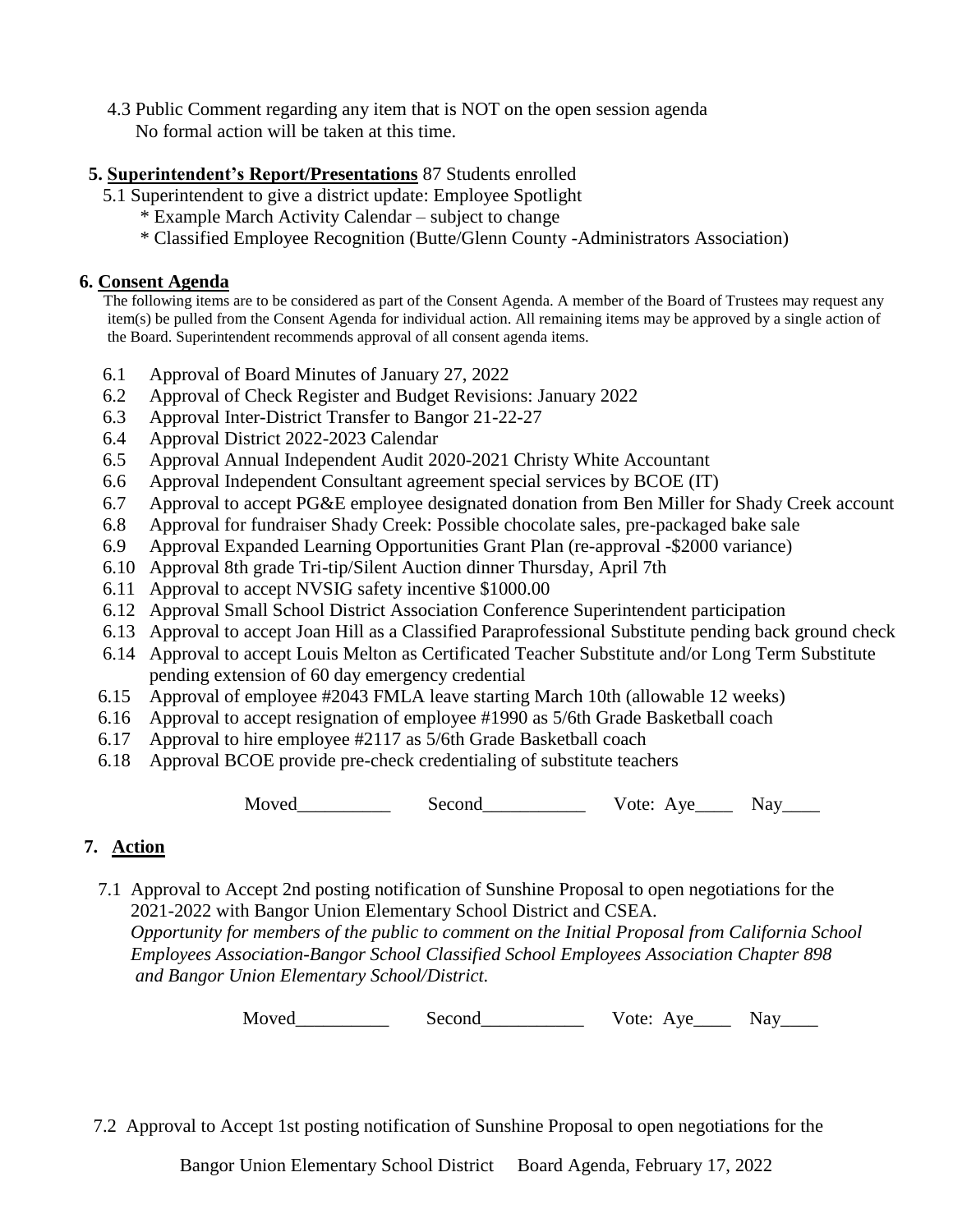2021-2022 with Bangor Union Elementary School District and CTA.  *Opportunity for members of the public to comment on the Initial Proposal from California Teachers Association-Bangor and Bangor Union Elementary School/District.* 

Moved Second Vote: Aye Nay

7.3 Approval of district recognizing CSEA and CTA 2020-2021 MOU'S concerning Covid-19 that was extended by board until December 31, 2021 at the September 16, 2021 to remain in place from January 1, 2022 until June 30, 2022 or until renegotiated by the individual bargaining units.

Moved Second Vote: Aye Nay

7.4 Approval of 5th (13) and/or 6th (13) grade attending Shady Creek Science camp April 19-22nd. \$275 per student. Account contains \$1,971.00

Moved\_\_\_\_\_\_\_\_\_\_ Second\_\_\_\_\_\_\_\_\_\_\_ Vote: Aye\_\_\_\_ Nay\_\_\_\_

7.5 Approval to accept Superintendent/Principal/Teacher resignation and release of contract. See attached release amendments.

Moved\_\_\_\_\_\_\_\_\_\_ Second\_\_\_\_\_\_\_\_\_\_\_ Vote: Aye\_\_\_\_ Nay\_\_\_\_

 7.6 Approval to hire Interim-Superintendent, pending time line. Person: \_\_\_\_\_\_\_\_\_\_\_\_\_\_\_\_\_\_\_\_\_\_ Days: \_\_\_\_\_\_\_\_\_\_\_\_\_\_\_\_\_\_\_\_\_\_\_ Rate: \_\_\_\_\_\_\_\_\_\_

Moved Second Vote: Aye Nay

#### **8. Discussion**

- 8.1 PG&E/Solar Reconciliation
- 8.2 LCAP mid-year Supplemental Power Point Presentation
- 8.3 Board Redistricting CA voters right
- 8.4 Sale of Bus, Bus driver, consider supporting expense of bus driver training
- 8.5 Counselor, consider sharing with other districts/BCOE
- 8.6 Consider sharing Superintendent with other small districts and TOSHA
- 8.7 GAMUT consider sharing with other districts/BCOE
- 8.8 In/Put Review ELOP, ESSER III, Educator Effectiveness, and ELOG
- 8.9 Finance review BCOE Second Interim available March meeting

#### **9. Planning**